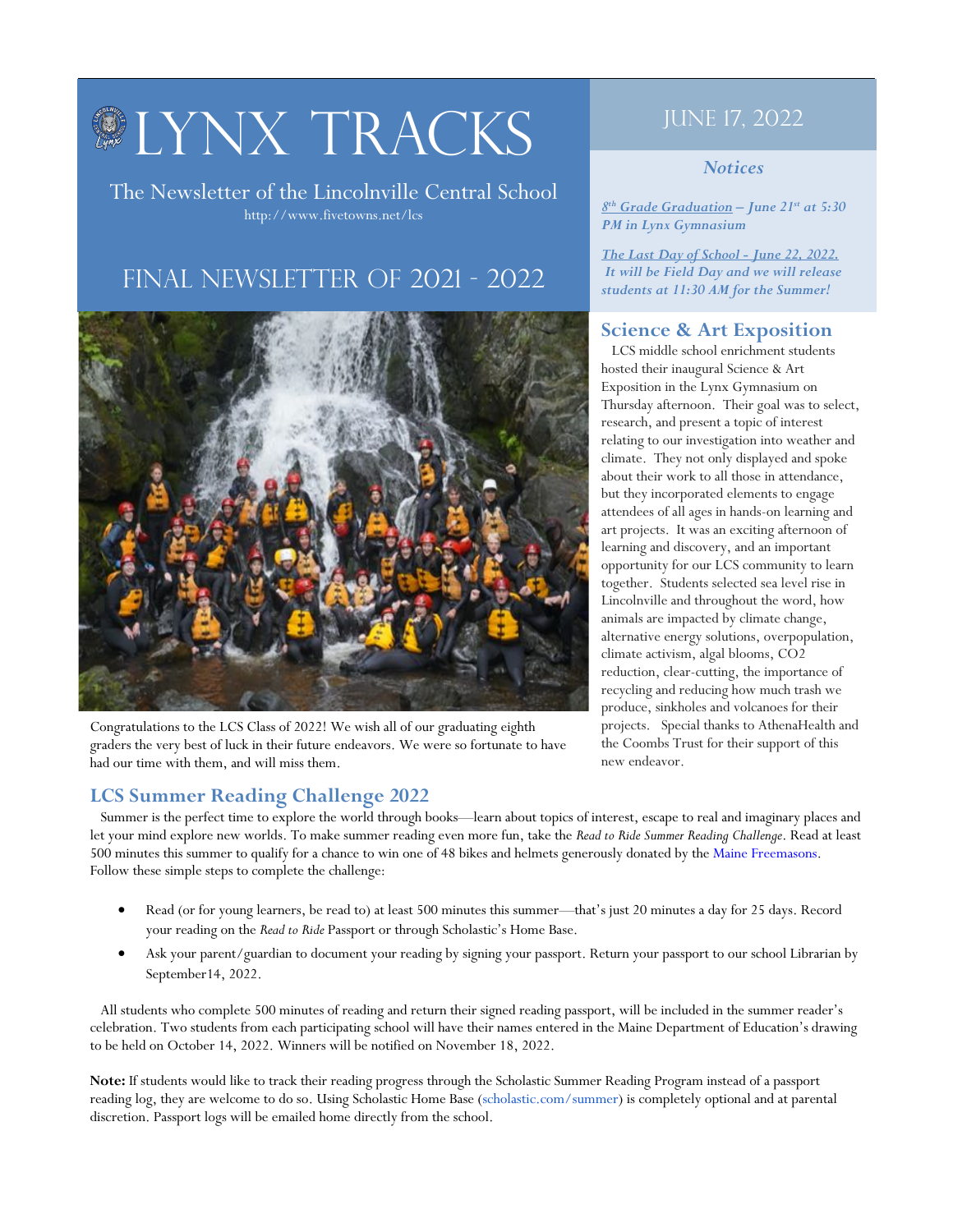

#### **HAL Baseball - Busline League Undefeated Champions 2022**

**Story by Mark Haskell villagesoup.com**

 ROCKPORT — Perfection is a difficult thing to achieve. It takes determination, hard work and sometimes, a little luck. Hope-Appleton-Lincolnville proved to concoct the perfect formula through the 2022 regular season — and playoffs — and ended its campaign with an unblemished record with a 17-4 win over Medomak in the Busline League middle school baseball championship game on Friday, June 10 at Marge Jones Recreational Facility.

 Team members for HAL, coached by Tom Hedstrom, Andrea Campbell, Bart Hotchkin and Mike Egeland, include Alec Brown, Gavin Campbell, Zachary Egeland, Micah Fagonde, Robert Bixby, Landon Hotchkin, Thomas Leadbetter, Liam Day-Lynch, Mickey Nowell, Thomas Pickford, Jake Reichert, Quinn Ryan, Jacob Talbot, Ian Hammond and Tucker Whitley.

Team members for Medomak, coached by Shep Brown and Landon Lewis, include Nolan Wellman, Jacoby Severson, Lanny Morrison, Liam Feeley, Keith Miller, Wyatt Hood, Gavin Parlin, Avery Kunesh-Lowe, Zac Curtis, Jacoby Miller, Liam Ruffner, Nick Bowman, Kollin Donlin, Nick Russo and Gavin Ambridge.

 HAL includes sixth- through eighth-graders from Hope Elementary School, Lincolnville Central School and Appleton Village School. Medomak includes seventh-graders from that Waldoboro-based school.

 In the North playoffs, HAL (13-0), the top seed, received a bye in the quarterfinals, beat No. 4 Camden-Rockport in the semifinals and defeated No. 2 Troy Howard of Belfast to advance to Friday's league final.

 In the South playoffs, Medomak (9-4), the third seed, defeated No. 6 Nobleboro/Jefferson in the quarterfinals, No. 7 Camden-Rockport in the semifinals and No. 4 Oceanside of Rockland in the division final to advance to the league title game.

In Friday's title clash, HAL scored two runs in the second inning, four in the third, three in the fourth, three in the sixth and five in the seventh, while Medomak plated three in the fourth and one in the sixth.

 HAL was led at the plate by Nowell (3 singles, 4 runs), Hotchkin (triple, double, 2 runs), Whitley (2 singles, run), Day-Lynch (2 singles, 3 runs), Egeland (RBI), Hammond (triple, 2 runs), Talbot (RBI), Leadbetter (2 singles, RBI), Fagonde (single), Pickford (single, run), Brown (2 singles, run), Reichart (run) and Campbell (2 singles, 2 runs).

 For Medomak, Wellman (2 singles), Severson (double, single), Morrison (single), Keith Miller (single), Hood (single, run), Parlin (single, run), Ruffner (single), Kunesh-Lowe (run) and Jacoby Miller (single, run) paced the offense.

Leadbetter and Fagonde pitched for HAL and combined to allow 10 hits and nine walks, with five strikeouts. Wellman, Morrison and Hood pitched for Medomak and allowed 18 hits and five walks, with six strikeouts.

 HAL took a 2-0 lead in the second frame when Hammond belted an RBI-triple to plate Day-Lynch and quickly came in to score on an RBI-ground out by Leadbetter.

 In the third, HAL extended its advantage to 4-0 after Nowell came in on a hit by Hotchkin, who moments later crossed the plate on a passed ball. That advantage swelled to 6-0 after a two-run single from Leadbetter.

 In the fourth, HAL's edge increased to 9-0 after Brown scored on a passed ball, Campbell on a bases-loaded walk and Nowell on a passed ball.

 However, Medomak made its most significant offensive surge in the bottom of the fourth inning when Jacoby Miller rapped an RBIsingle, Severson drew a bases-loaded walk and a third run came in on an error to close the gap to 9-3.

 Riverhawks got no closer than six runs the rest of the way as Whitley socked an RBI-single, came in moments later on a passed ball and an RBI-single by Leadbetter gave HAL a 12-3 edge.

 Severson's RBI-double brought Medomak within eight runs in the sixth inning, but HAL, ultimately, put the game out of reach with a five-run seventh frame.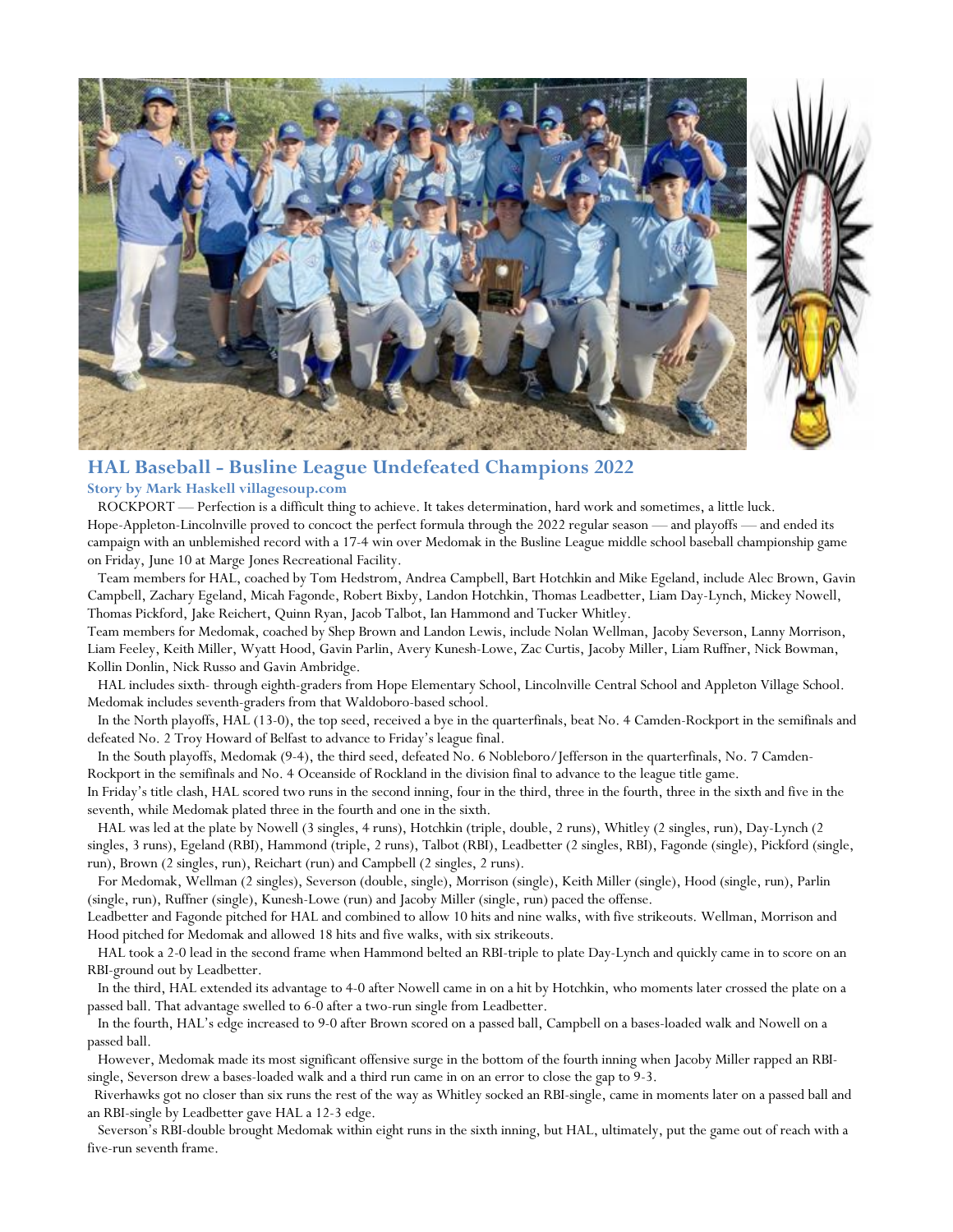## **Rethinking Our Kids' Summer Reading**

**DELANEY RUSTON, MD** 

**TALK TUESDAYS** 

 It is natural to have high hopes that our kids will do some summer reading. It is easy to fantasize about them getting lost in a story of a book we loved growing up — some book with fabulous characters, lovely sentence structures, and new vocabulary.

#### And then there is reality.

 Many kids don't naturally devour books for multiple reasons — dyslexia, little interest, busy scrolling, etc. In addition, numerous kids and teens gravitate to books that don't fit any of the criteria I mentioned above. Instead, they consistently choose what a friend calls "junk books."

 Today I am writing about the importance of examining our expectations, hopes, and dreams for our kids' reading and sharing ideas to help create fewer disappointments and a broader view of what "success" looks like regarding reading:

#### **Withhold criticism of reading choices**

 I regret being as judgy as I was about the books my daughter read in her tween and early teen years. She loved the romance genre of books of which I worried about stereotypes, over-focusing on looks, hyper-sexualized messages, and the list goes on.

I wished she picked books with fewer stereotypes and a wider variety of genres.

**TECH** 

 Although I didn't overtly put Tessa down for reading those books, I would say little things here and there that inferred I was not happy about her choices.

Looking back, I wish I could have been more appreciative of her reading and less worried about what she was reading.

#### **Appreciate the upsides of audiobooks**

 My friend Liz, a former reading specialist, told me her son struggled with reading. Reading was taxing for him throughout high school, and it is still now in college. The good news is, little by little, things are getting better. Listening to audiobooks and, at times, following along with the text has helped him a lot. He did this in high school and sometimes still uses this tool in college.

There is much to be gained from just listening to stories, even if not following along with the actual text. Being swept away into a story is a fantastic feeling. In addition to enjoyment, stories provide new perspectives on human nature, relationships, and more.

Why not just watch movies and shows for stories? Those modes of storytelling fill in so much that the brain loses the opportunity to shape the story creatively. Liz explains that,

"...audiobooks allow readers to focus on the rhythm of language. Though we can hear this rhythm in movies too, we are often distracted by images. This is more of a deep dive into language."

 There are additional benefits when kids read the text while listening to an audiobook. One is that it increases the chance they will stick with the story. If decoding and processing skills are overly taxed, kids can get frustrated and give up.

 In addition, Liz explains that "By following along with an audiobook, readers can build both fluency and decoding skills without losing comprehension. Pairing text and audio can help kids increase vocabulary acquisition, sight-sound correspondence, and grammar structures."

 While all these things are true, at bedtime, print books can help ensure that the pull of the internet is not keeping them from sleep. If audiobooks get used at bedtime, there are ways to decrease the chance that the world wide web will appear, such as having the device out of the room and piping in the book with a Bluetooth speaker.

#### **Be a pleasant story listener**

 One thing that worked well was when I would find time when we were connecting and having fun to ask about the book she was reading, and often she would tell me about it.

 Did I ever want to comment on the problems I saw with the messaging of the book? Yes! But I would save those discussions for a different time and just tried to be jazzed that she read the book and how much I appreciated she was sharing her thoughts about it with me.

Granted, I started doing this more successfully after realizing I had been too judgy too long about her choices.

#### **Embrace "yet"**

 If you find your kids or teens do not make time for reading books, remember you are not alone. Plenty of kids are not reading much, but often, they turn the corner at some point and get into it more.

 I was delighted when Tessa recently recommended that I read Lori Gottlieb's book, Maybe You Should Talk To Someone, which I did and loved.

 I liked how my friend Liz summarized things, "I think the point with all of this is that whatever captures their attention and whatever matters to them counts and is an entry point."

 Remember, you can read a book you wish they would read and talk to them about it later – whether it's Charlotte's Web or The Tapper Twins Go To War.

you feel a bit defensive about your reading choices?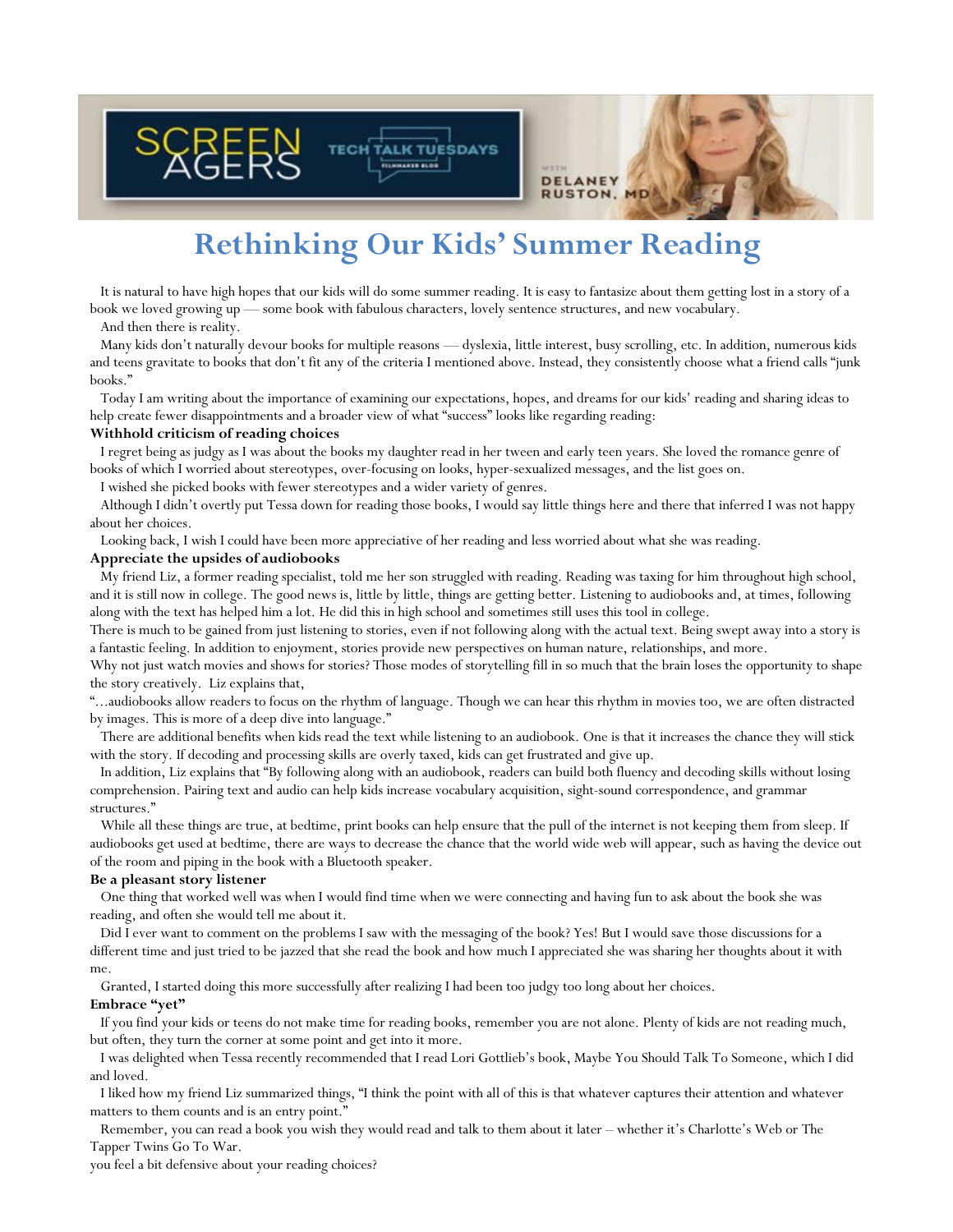#### **Lincolnville Central School 2022-2023 School Calendar Grades K - 8**

| JULY (0)   |                         |              |                       |                |                |                | AUGUST (0)              |                         |                |                         |                |                |                 |                             |                                            |  |  |
|------------|-------------------------|--------------|-----------------------|----------------|----------------|----------------|-------------------------|-------------------------|----------------|-------------------------|----------------|----------------|-----------------|-----------------------------|--------------------------------------------|--|--|
| S          | M                       | T            | W                     | T              | F              | S              | $\overline{\mathsf{s}}$ | $\overline{M}$          | T              | W                       | т              | F              | S               | TBD                         | Teacher Workshop Day - Flex                |  |  |
|            |                         |              |                       |                | 1              | $\overline{2}$ |                         | $\mathbf{1}$            | $\overline{2}$ | 3                       | $\overline{4}$ | $\overline{5}$ | $6\overline{6}$ | TBD                         | Teacher Workshop Day - Flex                |  |  |
| 3          | 4                       | 5            | 6                     | $\overline{7}$ | 8              | 9              | $\overline{7}$          | 8                       | 9              | 10                      | 11             | 12             | 13              | 29-Aug                      | Teacher Workshop Day HAL                   |  |  |
| 10         | 11                      | 12           | 13                    | 14             | 15             | 16             | 14                      | 15                      | 16             | 17                      | 18             | 19             | 20              | 30-Aug                      | Teacher Workshop Day HAL                   |  |  |
| 17         | 18                      | 19           | 20                    | 21             | 22             | 23             | 21                      | 22                      | 23             | 24                      | 25             | 26             | 27              | 31-Aug                      | Teacher Workshop Day                       |  |  |
| 24         | 25                      | 26           | 27                    | 28             | 29             | 31             | 28                      | 29                      | 30             | 31                      |                |                |                 | 1-Sep                       | Teacher Workshop Day                       |  |  |
| 31         |                         |              |                       |                |                |                |                         |                         |                |                         |                |                |                 |                             |                                            |  |  |
|            |                         |              |                       |                |                |                |                         |                         |                |                         |                |                |                 |                             |                                            |  |  |
|            |                         |              | <b>SEPTEMBER (19)</b> |                |                |                | OCTOBER (20)            |                         |                |                         |                |                |                 | 5-Sep                       | Labor Day                                  |  |  |
| S          | $\overline{\mathsf{M}}$ | T            | W                     | T              | F              | s              | S                       | M                       | T              | $\overline{\mathtt{w}}$ | T              | F              | S               | 6-Sep                       | First Day of School                        |  |  |
|            |                         |              |                       | $\overline{1}$ | $\overline{2}$ | 3              |                         |                         |                |                         |                |                | $\mathbf{1}$    | 6-Sep                       | <b>First Trimester Begins</b>              |  |  |
| 4          | Н                       | 6            | $\overline{7}$        | 8              | 9              | 10             | 2                       | 3                       | 4              | 5                       | 6              | $\overline{7}$ | 8               |                             | <b>NWEA Assessment Window</b>              |  |  |
| 11         | 12                      | 13           | 14                    | 15             | 16             | 17             | 9                       | $\mathsf{H}$            | 11             | 12                      | 13             | 14             | 15              | 14-Sep                      | Open House                                 |  |  |
| 18         | 19                      | 20           | 21                    | 22             | 23             | 24             | 16                      | 17                      | 18             | 19                      | 20             | 21             | 22              | 10-Oct                      | Indigenous Peoples Day                     |  |  |
| 25         | 26                      | 27           | 28                    | 29             | 30             |                | 23                      | 24                      | 25             | 26                      | 27             | 28             | 29              |                             |                                            |  |  |
|            |                         |              |                       |                |                |                | 30                      | 31                      |                |                         |                |                |                 | 10-Nov                      | Early Release (11:30) - Parent Conferences |  |  |
|            |                         |              |                       |                |                |                |                         |                         |                |                         |                |                |                 | 11-Nov                      | Veterans Day Observed                      |  |  |
|            |                         |              | <b>NOVEMBER (16)</b>  |                |                |                | DECEMBER (16)           |                         |                |                         |                |                |                 | 21-Nov                      | Teacher Workshop Day HAL                   |  |  |
| S          | M                       | Т            | W                     | Τ              | F              | S              | S                       | M                       | Т              | W                       | т              | F              | S               | 22-Nov                      | Teacher Workshop Day                       |  |  |
|            |                         | $\mathbf{1}$ | $\overline{2}$        | $\overline{3}$ | $\overline{4}$ | 5              |                         |                         |                |                         | $\mathbf{1}$   | $\overline{2}$ | 3               | 21-Nov                      | Thanksgiving Break                         |  |  |
| 6          | 7                       | 8            | 9                     | 10             | Н              | 12             | 4                       | 5                       | 6              | 7                       | 8              | 9              | 10              |                             |                                            |  |  |
| 13         | 14                      | 15           | 16                    | 17             | 18             | 19             | 11                      | 12                      | 13             | 14                      | 15             | 16             | 17              | 2-Dec                       | End of 1st Trimester - 57 Days             |  |  |
| 20         | 21                      | 22           | 23                    | н              | χ              | 26             | 18                      | 19                      | 20             | 21                      | 22             | 23             | 24              | 2-Dec                       | T1 Grades Close                            |  |  |
| 27         | 28                      | 29           | 30                    |                |                |                | χ                       | χ                       | χ              | χ                       | χ              | χ              |                 | 5-Dec                       | 2nd Trimester Begins                       |  |  |
|            |                         |              |                       |                |                |                |                         |                         |                |                         |                |                |                 | 9-Dec                       | T1 Progress Reports Sent Home              |  |  |
|            |                         |              |                       |                |                |                |                         |                         |                |                         |                |                |                 | 22-Dec                      | Early Release (11:30)                      |  |  |
|            |                         |              | <b>JANUARY (20)</b>   |                |                |                | FEBRUARY (15)           |                         |                |                         |                |                |                 | 23-Dec                      | Holiday Break                              |  |  |
| S          | $\overline{M}$          | T            | W                     | T              | F              | S              | $\overline{\mathbf{s}}$ | $\overline{\mathsf{M}}$ | Т              | W                       | T              | F              | S               |                             |                                            |  |  |
|            |                         |              |                       |                |                |                |                         |                         |                | $\mathbf{1}$            | $\overline{2}$ | 3              | 4               | 2-Jan                       | New Years Day Observed                     |  |  |
| 1          | н                       | 3            | 4                     | 5              | 6              | $\overline{7}$ | 5                       | 6                       | 7              | 8                       | 9              | 10             | 11              | 3-Jan                       | <b>Classes Resume</b>                      |  |  |
| 8          | 9                       | 10           | 11                    | 12             | 13             | 14             | 12                      | 13                      | 14             | 15                      | 16             | 17             | 18              | 16-Jan                      | Martin Luther King, Jr. Day                |  |  |
| 15         | Н                       | 17           | 18                    | 19             | 20             | 21             | 19                      | χ                       | χ              | χ                       | X              | X              | 25              |                             |                                            |  |  |
| 22         | 23                      | 24           | 25                    | 26             | 27             | 28             | 26                      | 27                      | 28             |                         |                |                |                 | February 20-24 Winter Break |                                            |  |  |
| 29         | 30                      | 31           |                       |                |                |                |                         |                         |                |                         |                |                |                 |                             |                                            |  |  |
| MARCH (23) |                         |              |                       |                |                |                |                         |                         |                | APRIL (15)              |                |                |                 | 10-Mar                      | End of 2nd Trimester - 57 Days             |  |  |
| S          | M                       | Т            | W                     | Т              | F              | S              | S                       | M                       | Т              | W                       | T              | F              | S               | 10-Mar                      | T <sub>2</sub> Grades Close                |  |  |
|            |                         |              | 1                     | $\overline{2}$ | 3              | 4              |                         |                         |                |                         |                |                | $\mathbf{1}$    | 13-Mar                      | 3rd Trimester Begins                       |  |  |
| 5          | 6                       | 7            | 8                     | 9              | 10             | 11             | 2                       | 3                       | 4              | 5                       | 6              | 7              | 8               | 16-Mar                      | Early Release (11:30) - Parent Conferences |  |  |
| 12         | 13                      | 14           | 15                    | 16             | 17             | 18             | 9                       | 10                      | 11             | 12                      | 13             | E              | 15              | 16-Mar                      | T2 Progress Reports Given to Parents       |  |  |
| 19         | 20                      | 21           | 22                    | 23             | 24             | 25             | 16                      | χ                       | χ              | χ                       | χ              | χ              | 22              |                             |                                            |  |  |
| 26         | 27                      | 28           | 29                    | 30             | 31             |                | 23                      | 24                      | 25             | 26                      | 27             | 28             | 29              | 14-Apr                      | Early Release (11:30)                      |  |  |
|            |                         |              |                       |                |                |                | 30                      |                         |                |                         |                |                |                 | April 17-21                 | Spring Break                               |  |  |
|            |                         |              |                       |                |                |                |                         |                         |                |                         |                |                |                 |                             |                                            |  |  |
|            |                         |              | <b>MAY (22)</b>       |                |                |                | <b>JUNE (14)</b>        |                         |                |                         |                |                |                 | 29-May                      | Memorial Day                               |  |  |

| 171/11<br>u-c |    |    |    |    |    |    |  |  |  |  |  |
|---------------|----|----|----|----|----|----|--|--|--|--|--|
| S             | M  |    | W  |    | F  | s  |  |  |  |  |  |
|               |    | 2  | 3  |    | 5  | 6  |  |  |  |  |  |
|               | 8  | 9  | 10 | 11 | 12 | 13 |  |  |  |  |  |
| 14            | 15 | 16 | 17 | 18 | 19 | 20 |  |  |  |  |  |
| 21            | 22 | 23 | 24 | 25 | 26 | 27 |  |  |  |  |  |
| 28            | н  | 30 | 31 |    |    |    |  |  |  |  |  |
|               |    |    |    |    |    |    |  |  |  |  |  |

- O = First/Last Day of School 175 Student Days<br>
W = Workshop Day<br>
213 Teacher Days
- W = Workshop Day 183 Teacher Days
- H = Holiday 5 Snow Days

 $\mathsf{r}$ 

- 
- E = Early Release (11:30 dismissal)

|                               |    |    | MAY (22) |    |    |    |    |                  |    | JUNE (14) |    |    | 29-May | Memonal Day |                                      |
|-------------------------------|----|----|----------|----|----|----|----|------------------|----|-----------|----|----|--------|-------------|--------------------------------------|
| s                             |    |    | W        |    |    | s  |    | М                |    | W         |    |    | е      |             | May 22-June 2 NWEA Assessment Window |
|                               |    |    |          |    |    |    |    |                  |    |           |    |    |        |             |                                      |
|                               |    |    | 10       |    | 12 | 13 |    |                  |    |           |    |    | 10     | $1-3$ Jun   | 8th Grade Class Trip                 |
| 14                            | 15 | 16 |          | 18 | 19 | 20 | 11 | 12               | 13 |           | 15 | 16 |        | $16$ -Jun   | T <sub>3</sub> Grades Close          |
| 21                            | 22 | 23 | 24       | 25 | 26 | 27 | 18 | н                | 20 |           | 22 | 23 | 24     | $19$ -Jun   | Juneteenth Holiday                   |
| 28                            | н  | 30 | 31       |    |    |    | 25 | 26               |    | 28        | 29 | 30 |        | 21-Jun      | T3 Progress Reports Sent Home        |
|                               |    |    |          |    |    |    |    |                  |    |           |    |    |        | 21-Jun      | End of 3rd Trimester - 66 Days       |
|                               |    |    |          |    |    |    |    |                  |    |           |    |    |        | 21-Jun      | Last Day of School                   |
| First/Last Day of School<br>Ξ |    |    |          |    |    |    |    | 175 Student Davs |    |           |    |    |        | 21-Jun      | Field Day/Early Release (11:30)      |

| 10-Mar      | End of 2nd Trimester - 57 Days                       |
|-------------|------------------------------------------------------|
| 10-Mar      | T <sub>2</sub> Grades Close                          |
| 13-Mar      | 3rd Trimester Begins                                 |
| 16-Mar      | Early Release (11:30) - Parent Conferen              |
| 16-Mar      | T2 Progress Reports Given to Parents                 |
| 14-Apr      | Early Release (11:30)                                |
| April 17-21 | Spring Break                                         |
| 29-May      | Memorial Day<br>May 22-June 2 NWEA Assessment Window |
| 1-3 Jun     | 8th Grade Class Trip                                 |
| 16-Jun      | T <sub>3</sub> Grades Close                          |
| $19$ -Jun   | Juneteenth Holiday                                   |
| 21-Jun      | T3 Progress Reports Sent Home                        |
| 21-Jun      | End of 3rd Trimester - 66 Days                       |
| 21-Jun      | Last Day of School                                   |
| 21-Jun      | Field Day/Early Release (11:30)                      |

- 
-